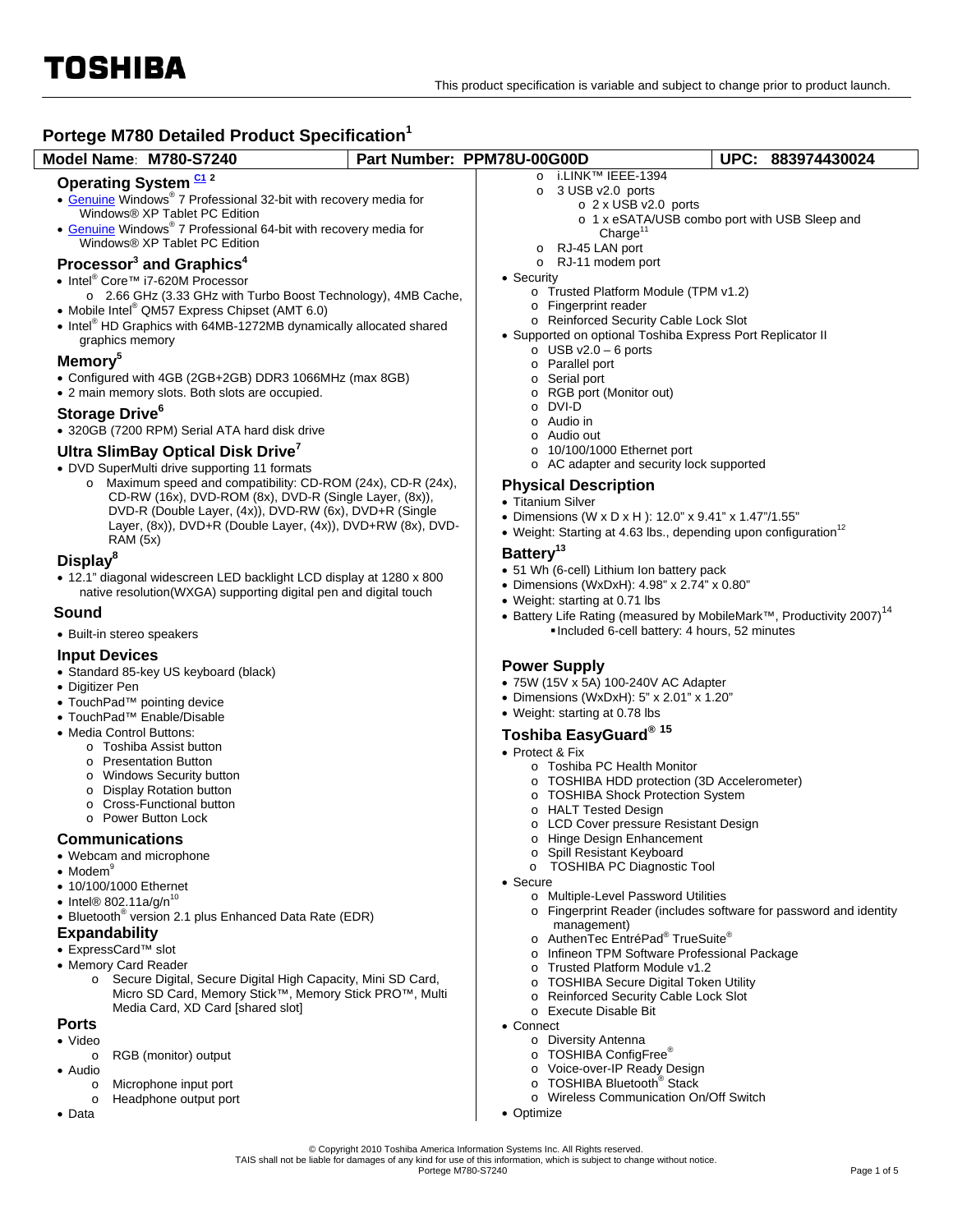- o Toshiba Disc Creator
- o TOSHIBA Device Access Control
- o TOSHIBA Power Management Extension
- o TOSHIBA Password Utilities
- o TOSHIBA Recovery Media Creator
- o TOSHIBA eco Utility
- o TOSHIBA Assist
- o TOSHIBA USB Sleep and Charge
- o TOSHIBA Zooming Utility
- o FN Shortcut Keys

# Software  $\frac{C1}{16}$  16

## Toshiba Software and Utilities

- o Electronic User's Guide
- o Toshiba Tablet PC Extension
- o Bluetooth Stack for Windows by Toshiba
- o TOSHIBA Recovery Media Creator
- o TOSHIBA Bulletin Board™
- o TOSHIBA ReelTime™
- o TOSHIBA ConfigFree®
- o TOSHIBA Disc Creator
- o Hard Disc Drive (HDD) Recovery
- o TOSHIBA DVD Player
- o TOSHIBA Power-saving eco utility™
- o TOSHIBA Face Recognition
- o TOSHIBA PC Health Monitor
- Third-party Software
	- o Microsoft<sup>®</sup> Windows Media Player
	- o Microsoft Office OneNote® 2007
	- o Internet Explorer 8
	-
	- o Adobe<sup>®</sup> Acrobat<sup>®</sup> Reader<br>o Google<sup>®</sup> Toolbar 5
	- o Sun® Java™ 2 Runtime Environment
	- o Infineon TPM Software Professional Package
	- o AuthenTec EntréPad® TrueSuite® technology
- Trial Software
	- o Norton Internet Security™ 2010, 30-day trial
	- o Microsoft® Office Ready with Microsoft Office Professional 2007 Edition, 60-day trial
- Special Offers
	- o Toshiba Online Backup
	- o Skype<sup>®</sup>

### **Environmental Specifications**

- $\bullet$  This product is RoHS<sup>17</sup> compatible
- Energy Star 5.0 Qualified
- EPEAT™ Gold Compliant

|                                              | Operating                 | Non-operating                |
|----------------------------------------------|---------------------------|------------------------------|
| Temperature <sup>18</sup>                    | $5^\circ$ to $35^\circ$ C | $-20^\circ$ to 65 $^\circ$ C |
| <b>Relative Humidity</b><br>(non-condensing) | 20% to 80%                | 10% to 90%                   |
| <b>Thermal Gradient</b>                      | 15° C per hour (max)      | 20° C per hour (max)         |
| Altitude                                     | 0 to 3,000 meters         | 0 to 10,000 meters           |
| (relative to sea level)                      |                           |                              |
| Shock                                        | 10G                       | 60G                          |
| Vibration                                    | 0.5G                      | 1.0G                         |

# **TECRA / PORTEGE – 3 YEAR STANDARD LIMITED WARRANTY19**

Includes International Limited Warranty for obtaining service when traveling outside the United States.

### **Service Upgrades and Extensions**

Toshiba offers many different enhanced services such as SystemGuard® , On-Site Repair, and ServiceExpress to provide additional support to your notebook PC. For a full description and complete list of programs and program terms and conditions, please visit www.pcsupport.toshiba.com.

TOSHIBA

### **Recommended Services Extended Service Plan**

Provides an extended service plan for up to 4 total years from the original notebook purchase date. Must be purchased within the first 6 months of notebook purchase.

**Part Number Description**<br>WSN-PTOO4V 4th Year Fx 4th Year Extended Service Plan

# **SystemGuard Accidental Damage Service w/ ServiceExpress<sup>20</sup>**

Provides advanced protection from damage caused from handling. Select your express repair service with either Depot Express or Carry-In Express and go to the front of the line. Extended Service Plan included with 4 Year plan. Must be purchased within the first 30 days of notebook purchase. Part Number<br>WSN-PQGP3V WSN-PQGP3V 1st/2nd/3rd Year<br>WSN-PTGP4V 1st/2nd/3rd/4th Y

1st/2nd/3rd/4th Year + Extended Service Plan

# **SystemGuard Accidental Damage Service + On-Site Repair<sup>21</sup>**

Combines SystemGuard and On-Site Repair coverage. Extended Service Plan included with 4 Year plan. Must be purchased within the first 30 days of notebook purchase.

Part Number Description<br>WSN-PQGN3V 1st/2nd/3rd WSN-PQGN3V 1st/2nd/3rd Year<br>WSN-PTGN4V 1st/2nd/3rd/4th Y 1st/2nd/3rd/4th Year + Extended Service Plan

## **ServiceExpress**

Select your express repair service with either Depot Express or Carry-In Express. Depot Express: Your notebook will be repaired and returned via overnight shipment (excluding weekends and holidays). Carry-In Express: Take your notebook into a Premier ASP and go to the front of the line for expedited repair service. Extended Service Plan included with 4 Year plan. Must be purchased within the first 30 days of notebook purchase. Part Number Description<br>WSN-PQQP3V 1st/2nd/3rd WSN-PQQP3V 1st/2nd/3rd Year<br>WSN-PTQP4V 1st/2nd/3rd/4th Y

1st/2nd/3rd/4th Year + Extended Service Plan

### **On-Site Repair Service**

On-site service will be provided at the customer's home or business location (excluding weekends and holidays) to perform the necessary hardware repairs. Extended Service Plan included with 4 Year plan. Must be purchased within the first 6 months of notebook purchase. Part Number Description

WSN-PQQN3V 1st/2nd/3rd Year<br>WSN-PTQN4V 1st/2nd/3rd/4th Y 1st/2nd/3rd/4th Year + Extended Service Plan

## **Accessories**

For additional and most updated accessories, please visit **www.accessories.toshiba.com**

## **Memory**

| Description                         |
|-------------------------------------|
| Toshiba 1GB DDR3-1066 Memory Module |
| Toshiba 2GB DDR3-1066 Memory Module |
| Toshiba 4GB DDR3-1066 Memory Module |
|                                     |

# **Power**

| Part Number  | Description                                     |
|--------------|-------------------------------------------------|
| PA3755U-1ACA | Toshiba 75W Global AC Adapter                   |
| PA3191U-5BRS | Toshiba Primary Li Ion Battery Pack (6 Cell)    |
| PA3510U-1BRL | Toshiba Slice Expansion Li Ion Battery (6 Cell) |

# **Expansion**

| Part Number  | Description                                |
|--------------|--------------------------------------------|
| PA3680U-1PRP | Toshiba Express Port Replicator II         |
| PA3575U-1PRP | dynadock™ U USB Docking Station with Video |
| PA3778U-1PRP | dynadock™ V USB Docking Station with Video |
|              |                                            |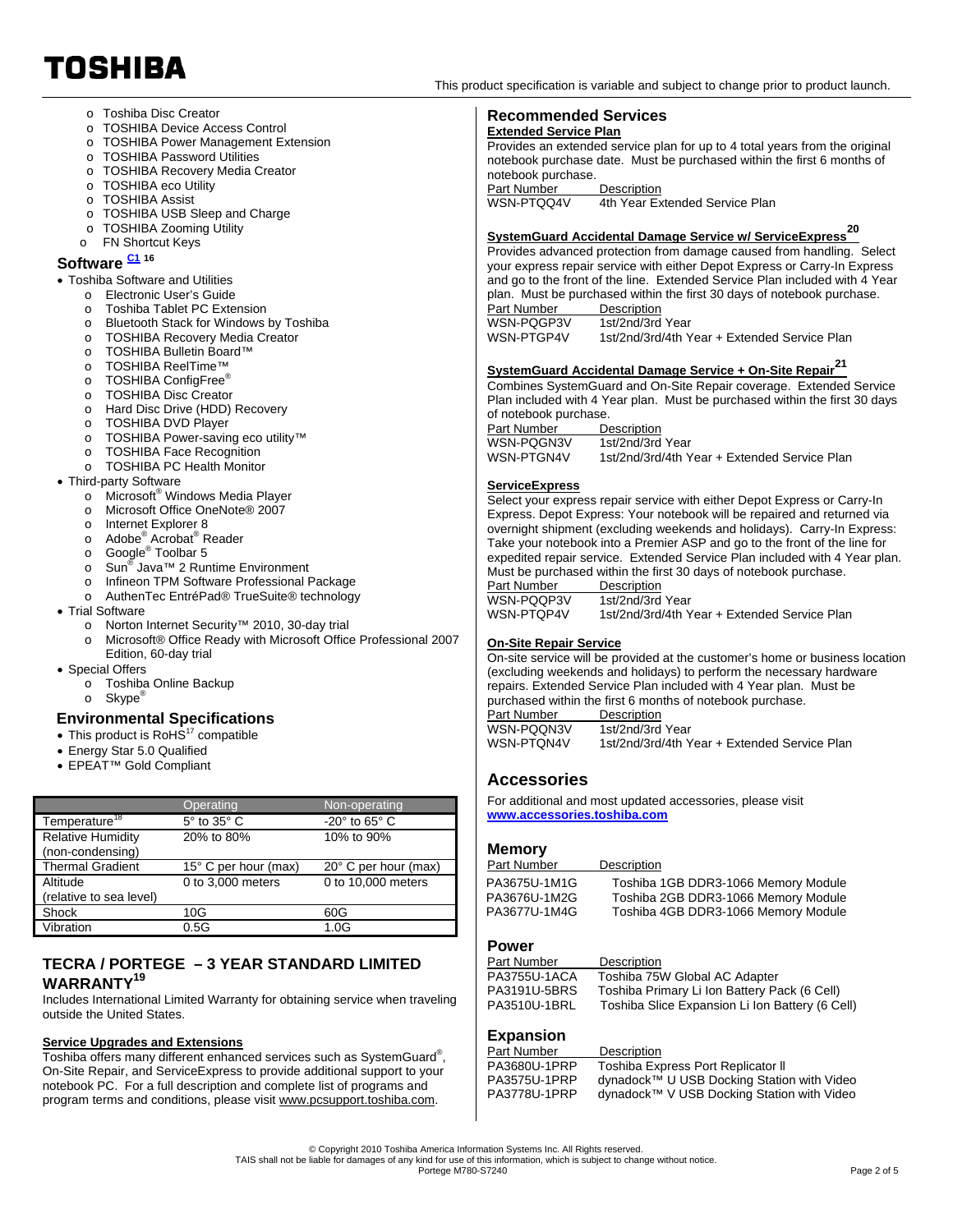TOSHIBA

| <b>Security &amp; Protection</b><br>Part Number               | Description                                                                                                                                              | PA3710-1BTM                                                                         | Toshiba Bluetooth V2.1+EDR USB Nano Adapter                                                                                    |
|---------------------------------------------------------------|----------------------------------------------------------------------------------------------------------------------------------------------------------|-------------------------------------------------------------------------------------|--------------------------------------------------------------------------------------------------------------------------------|
| PA3610U-1ETC<br><b>Storage</b><br>Part Number<br>PA1434U-1ETC | <b>Toshiba Keyboard Protector</b><br>Description<br>Toshiba HDD Casing for Ultra Slim Bay II HDD Adapter                                                 | <b>Input Devices</b><br>Part Number<br>PA3316U-3ETC<br>PA3317U-2ETC<br>PA1438U-1ETC | Description<br>Toshiba Tablet PC Pen II<br>Toshiba Tablet PC Reserve Pen<br>Toshiba Tablet Pen Tether                          |
| PA3697U-1ETC<br><b>HDDR320102X</b><br><b>HDDR320172X</b>      | Toshiba Ultra Slim Bay II HDD Adapter<br>Toshiba 320GB 2.5" SATA Notebook Hard Drive (5400<br>RPM)<br>Toshiba 320GB 2.5" SATA Notebook Hard Drive (7200) | <b>Carrying Case</b><br>Part Number<br>PA1331U-1NCS*                                | Description<br>Toshiba 3-in-1 Tablet PC Portfolio for Portege M7xx                                                             |
| HDDR500I02X                                                   | RPM)<br>Toshiba 500GB 2.5" SATA Notebook Hard Drive (5400<br>RPM)                                                                                        | <b>PA1437U-1NCS</b><br>PA1444U-1CS2                                                 | series<br>Toshiba Enhanced Protection Case for Portege M7xx<br>series<br>Toshiba 12.1" Envoy Ballistic Polyester Carrying Case |
| Wireless/Bluetooth<br><b>Part Number Description</b>          |                                                                                                                                                          |                                                                                     | Does not accommodate Slice Battery                                                                                             |

## **Subject to Change**

While Toshiba has made every effort at the time of publication to ensure the accuracy of the information provided herein, product specifications, configurations, prices, system/component/options availability are all subject to change without notice. For the most up-to-date product information about your computer, or to stay current with the various computer software or hardware options, visit Toshiba's Web site at http://www.pcsupport.toshiba.com

## **Return Policy**

Notwithstanding anything to the contrary in any third party License Agreement or product documentation supplied with your PC, Toshiba America Information Systems, Inc. ("TAIS") does not accept the return of component parts, or bundled software, that have been removed from the PC system. Pro-rata refunds on individual PC components or bundled software, including the operating system, will not be granted. If you wish to return a complete PC system, contact the TAIS dealer where you purchased the product, and comply with the dealer's standard return policies and procedures.

Toshiba America Information Systems, Incorporated ("TAIS") 9740 Irvine Boulevard Irvine CA 92618

ToshibaDirect website: http://www.toshibadirect.com TAIS website for resellers: http://sell.toshiba.com TAIS PC Support website: http://pcsupport.toshiba.com

Satellite, ConfigFree and SystemGuard are registered trademarks of Toshiba America Information Systems, Inc. and/or Toshiba Corporation. All other products and names mentioned are the property of their respective owners.

# C1**64-bit computing:**

- 64-bit computing requires that the following hardware and software requirements are met:
	- 64-bit Operating System
	- 64-bit CPU, Chipset and BIOS (Basic Input/Output System)
	- 64-bit Device drivers - 64-bit applications

Certain device drivers and/or applications may not be compatible with a 64-bit CPU and therefore may not function properly. See "Detailed Specs" for more information.

 $\overline{a}$ Product Series Legal Footnote. The product specifications and configuration information are designed for a product Series. Your particular model may not have all the features and specifications listed or illustrated. For more detailed information about the features and specifications on your particular model, please visit Toshiba's Web site at pcsupport.toshiba.com.

**Product Offering Legal Footnote**. Toshiba America Information Systems, Inc. reserves the right to modify or withdraw this offer at anytime without notice

## <sup>2</sup> **Operating System**. Also see 64-Bit Computing Legal Footnote, if applicable.

Certain Microsoft® software product(s) included with this computer may use technological measures for copy protection. IN SUCH EVENT, YOU WILL NOT BE ABLE TO USE THE PRODUCT IF YOU DO NOT FULLY COMPLY WITH THE PRODUCT ACTIVATION PROCEDURES. Product activation procedures and Microsoft's privacy policy will be detailed during initial launch of the product, or upon certain reinstallations of the software product(s) or reconfigurations of the computer, and may be completed by Internet or telephone (toll charges may apply).

Some software may differ from its retail version (if available), and may not include user manuals or all program functionality.

**Offers.** Offer terms, duration and product availability all subject to change without notice

<sup>3</sup> **Processor (Central Processing Unit)**. Also see *64-Bit Computing* Legal Footnote, if applicable.

CPU performance in your computer product may vary from specifications under the following conditions: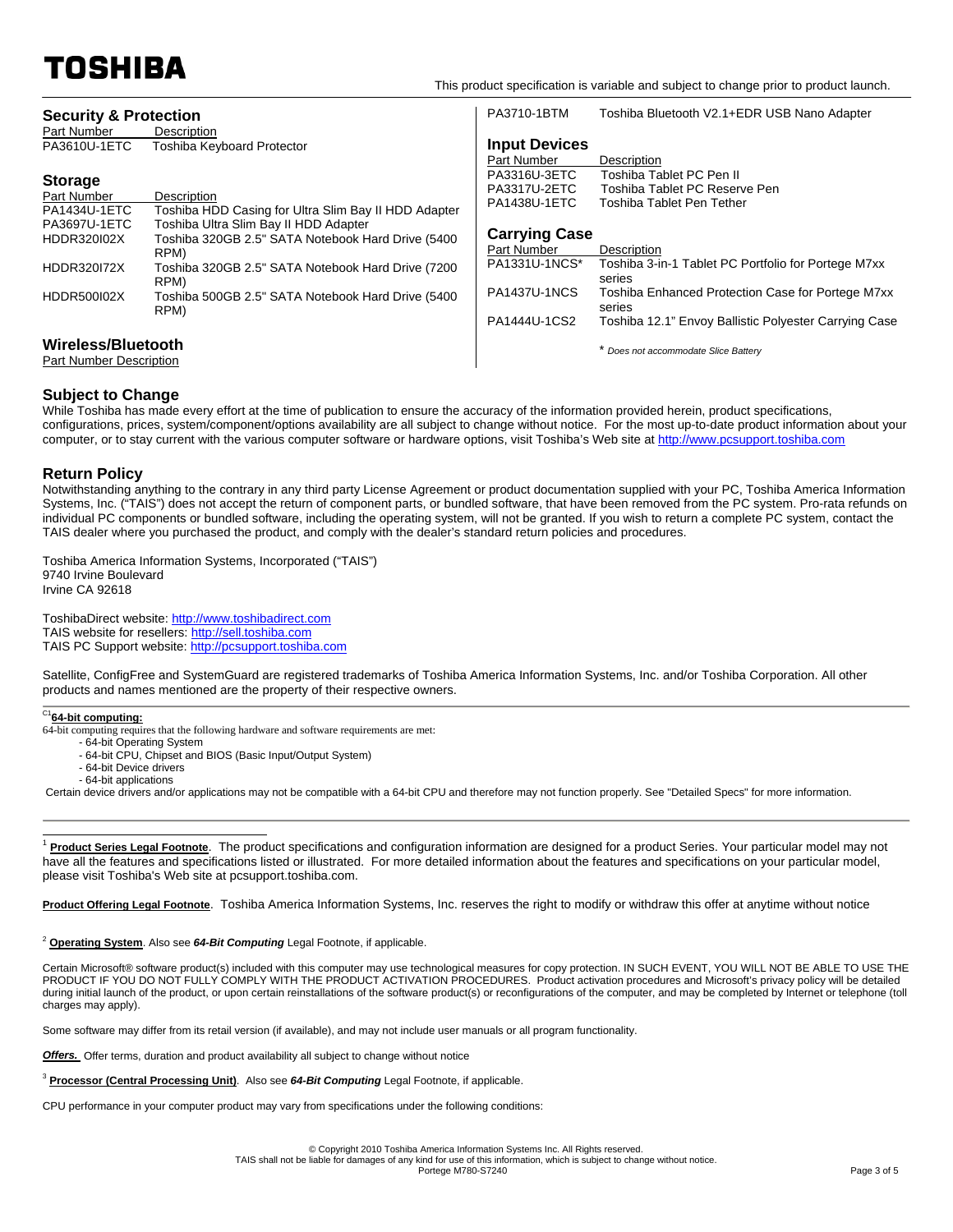<u>.</u>

- 1. use of certain external peripheral products<br>2. use of battery power instead of AC power 2. use of battery power instead of AC power<br>3. use of certain multimedia, computer gene use of certain multimedia, computer generated graphics or video applications 4. use of standard telephone lines or low speed network connections<br>5. use of complex modeling software, such as high end computer aide 5. use of complex modeling software, such as high end computer aided design applications use of several applications or functionalities simultaneously 7. use of computer in areas with low air pressure (high altitude >1,000 meters or >3,280 feet above sea level)
	-
	- 8. use of computer at temperatures outside the range of 5°C to 30°C (41°F to 86°F) or >25°C (77°F) at high altitude (all temperature references are
	- approximate and may vary depending on the specific computer model please visit the Toshiba website at www.pcsupport.toshiba.com for details).

CPU performance may also vary from specifications due to design configuration.

Under some conditions, your computer product may automatically shut-down. This is a normal protective feature designed to reduce the risk of lost data or damage to the product when used outside recommended conditions. To avoid risk of lost data, always make back-up copies of data by periodically storing it on an external storage medium. Use your computer product only under recommended conditions. Read additional restrictions under "Environmental Conditions" in your product "Detailed Specs." Contact Toshiba Technical Service and Support for more information.

<sup>4</sup> **Graphics (Graphics Processing Unit)**. GPU performance may vary depending on product model, design configuration, applications, power management settings and features utilized. GPU performance is only optimized when operating in AC power mode and may decrease considerably when operating in battery power mode.

Total Available Graphics Memory is the total of, as applicable, Dedicated Video Memory, System Video Memory and Shared System Memory. Shared System Memory will vary depending on system memory size and other factors.

<sup>5</sup> Memory (Main System). Part of the main system memory may be used by the graphics system for graphics performance and therefore reduce the amount of main system memory available for other computing activities. The amount of main system memory allocated to support graphics may vary depending on the graphics system, applications in the graphics system, applications utilized, system memory size and other factors. Computers configured with a 32-bit operating system can address up to 3GB of system memory. Only computers configured with a 64-bit operating system can address 4 GB or more of system memory.

<sup>6</sup> Storage Drive (Internal HDD Capacity). One Gigabyte (GB) means 109 = 1,000,000,000 bytes and One Terabyte (TB) means 1012 = 1,000,000,000,000 bytes using powers of 10. The computer operating system, however, reports storage capacity using powers of 2 for the definition of 1 GB = 230 = 1,073,741,824 bytes and 1TB = 240 = 1,099,511,627,776 bytes, and therefore shows less storage capacity. Available storage capacity will also be less if the computer includes one or more pre-installed operating systems, such as Microsoft Operating System and/or pre-installed software applications, or media content. Actual formatted capacity may vary.

<sup>7</sup> **Optical Drive**. Due to manufacturing and quality variations in third party optical media (e.g., CD or DVD) or optical media players/recorders, in certain cases, your Toshiba optical drive may not record on certain optical media that bear the applicable logo, or playback optical media recorded by other PCs or optical media recorders. Additionally, certain optical media recorded on your optical drive may not playback or operate properly on other PCs or optical media players. These problems are not due to any defect in your Toshiba PC or optical drive. Please refer to your PC's product specification for listing of specific format compatibilities.

Recording or viewing of certain optical media may be limited or prevented in accordance with applicable copy protection standards.

<sup>8</sup> Display. Small bright dots may appear on your screen display when you turn on your PC. Your display contains an extremely large number of thin-film transistors (TFT) and is manufactured using high-precision technology. Any small bright dots that may appear on your display are an intrinsic characteristic of the TFT manufacturing technology. Over a period of time, and depending on the usage of the computer, the brightness of the screen will deteriorate. This is also an intrinsic characteristic of the screen technology. When the computer is operated on battery power, the screen with dim and you may not be able to increase the brightness of the screen while on battery power.

<sup>9</sup> Modem Speed. Due to FCC limitations, speeds of 53 kbps are the maximum permissible transmission rates during download. Actual data transmission speeds will vary depending on line conditions.

<sup>10</sup> Wireless-N. The wireless adapter is based on a draft release version of the IEEE 802.11n specification, and may not be compatible with, or support all features (e.g., security) of, certain Wi-Fi® equipment.

<sup>11</sup> USB Sleep & Charge. The "USB Sleep & Charge function" may not work with certain external devices even if they are compliant with the USB specification. In those cases, turn the power of the computer ON to charge the device.

<sup>12</sup> Weight. Weight may vary depending on product configuration, vendor components, manufacturing variability and options selected.

<sup>13</sup> Battery Life. Battery life may vary considerably from specifications depending on product model, configuration, applications, power management settings and features utilized, as well as the natural performance variations produced by the design of individual components. Published battery life numbers are achieved on select models and configurations tested by Toshiba at the time of publication. See "Detailed Specs" for specific battery measurement test. Recharge time varies depending on usage. Battery may not charge while computer is consuming full power. After a period of time, the battery will lose its ability to perform at maximum capacity and will need to be replaced. This is normal for all batteries. To purchase a new battery pack, see the accessories information that shipped with your computer or visit the Toshiba web site at www.acce

<sup>14</sup> Battery Life - MobileMark™. Measured by MobileMark. MobileMark is a trademark of the Business Applications Performance Corporation.

<sup>15</sup> EasyGuard. Toshiba EasyGuard™ technology comprises a number of features some of which may or may not be available on a particular Toshiba notebook depending on the model selected. See www.easyguard.toshiba.com for detailed information.

<sup>16</sup> Software. Also see 64-Bit Computing Legal Footnote, if applicable.

Some software may differ from its retail version (if available), and may not include user manuals or all program functionality.

Certain Microsoft® software product(s) included with this computer may use technological measures for copy protection. IN SUCH EVENT, YOU WILL NOT BE ABLE TO USE THE PRODUCT IF YOU DO NOT FULLY COMPLY WITH THE PRODUCT ACTIVATION PROCEDURES. Product activation procedures and Microsoft's privacy policy will be detailed during initial launch of the product, or upon certain reinstallations of the software product(s) or reconfigurations of the computer, and may be completed by Internet or telephone (toll charges may apply).

Microsoft® Office 2007 60-Day Trial Version: This trial software will work for 60 days after you first use it. You will not be able to use the software if you do not activate it as described the first time you use the software. You can activate the software by Internet. Internet service charges may apply. If you want to keep the software after the 60-day trial period, you must convert to the perpetual version. You can convert online by following the conversion instructions presented during setup and paying the required fees.